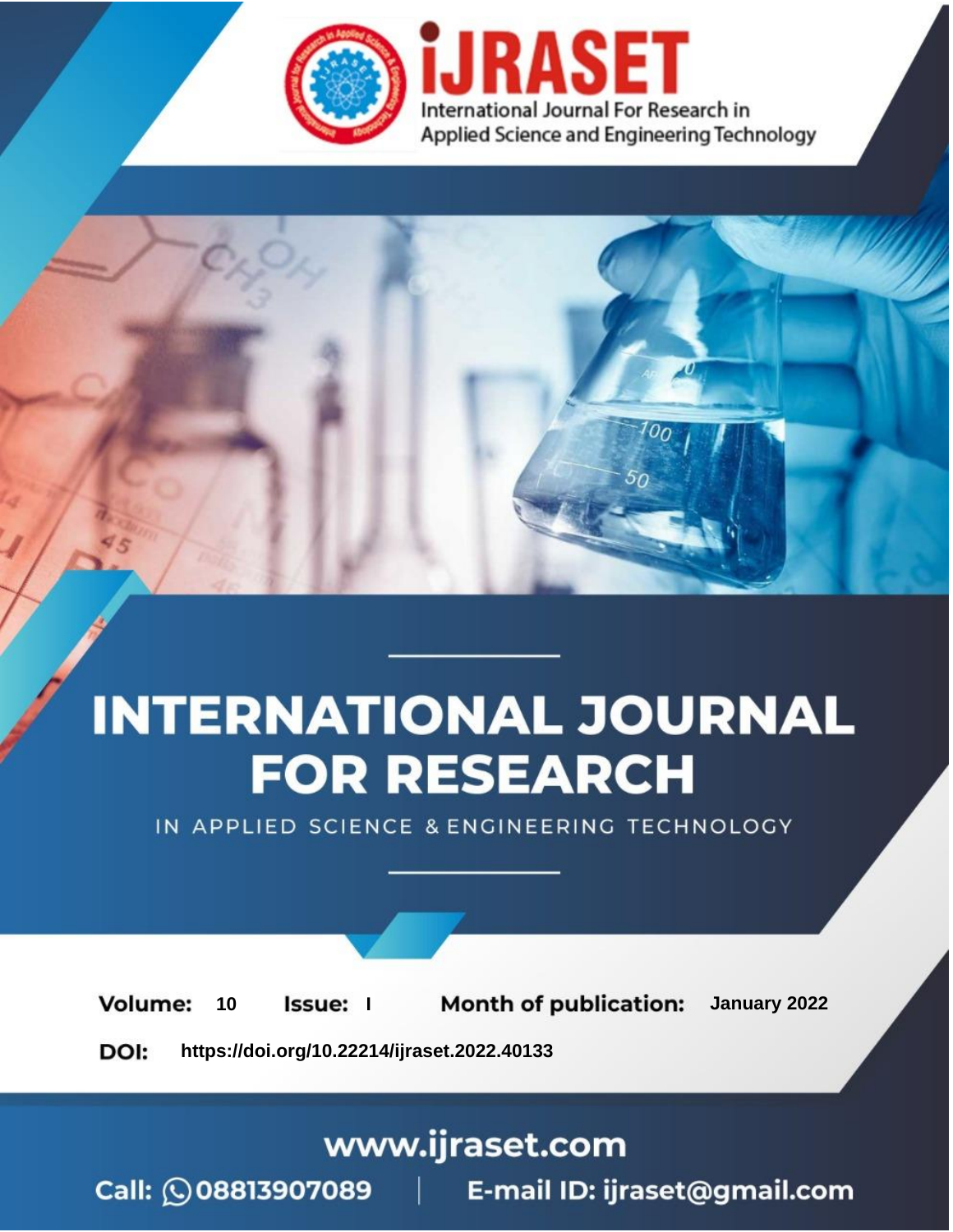

### **Analysis of Effects of Covid-19 on the Attendance of Children and its Outcomes of Their Treatment in a CTEV Clinic of West Delhi**

Vineet Kumar Arora<sup>1</sup>, Garv Arora<sup>2</sup>, Gavish Arora<sup>3</sup> *<sup>1</sup>DDUH, New Delhi, India*

*Abstract: Treatment of Clubfoot children by Ponseti method of serial casting is a well know procedure being practiced all over the world. During Covid times many children were not able to attend their regular CTEV clinics at various places leading to inadequate treatment of this deformity. This not only causes relapses but may also lead to the permanent disability. The fear of permanent disability of these children motivated us to create awareness among the parents regarding this and hence bringing them back to CTEV clinics on regular basis.*

*Keywords: Clubfoot children, CTEV Clinics, Ponseti method, Relapses, Permanent disability* 

#### **I. INTRODUCTION**

Clubfoot has been one of the most common congenital deformity with an occurrence in around fifty thousand children per year in India alone [1]. It can be cured by conservative method if diagnosed and managed at an early stage. The various deformities that occur in unilateral Clubfoot include Cavus , Adduction, Varus, Equinus along with short foot and thin leg as compared to normal side [2]. Though the number of cases with bilateral involvements are also significant. Management of Clubfoot children by the Ponseti technique require serial casting and manipulations for early correction of the CTEV deformity. Early attention gives easy and long term good results if done properly . It requires management in two phases :

- *1)* Phase of manipulation and corrective castings (weekly for approximately 2 months). Usually it takes approximately 6-7 weekly visits for Serial Casting on a regular basis. It is usually followed by percutaneous tenotomy of Tendo-achilies. This surgical procedure is performed under local anaesthesia as an OPD procedure.
- *2)* Phase of bracing includes usage of Stein Beek abduction Brace it requires fortnightly visits in the next four months followed by monthly visits up to the age of 4 years. Both the phases of treatments require supervised follow up in order to prevent relapses[3].

Usually all children are managed by experts and counselors. During Covid times many children were not able attend the clinics regularly due to following reasons namely: Lockdown and various Government restrictions, Migration of families, Inadequate resources, Covid affected parents and their children etc. So we planned to conduct a study on the effects of Covid 19 on management of Clubfoot children in a busy CTEV clinic in West Delhi in collaboration with Cure International India and analyzed their outcome .

The authors Gavish Arora and Garv Arora, two high school students, have conducted this study under the supervision of Dr. Vineet Kumar Arora who is working as an orthopedic surgeon .

#### **II. AIMS AND OBJECTIVES**

#### *A. Primary Objective*

To study the effects of Covid -19 pandemic on the attendance of children and factors affecting it in a CTEV clinic.

#### *B. Secondary Objective*

To formulate any measures to improve their attendance in the clinic and the outcome of the management.

#### **III. MATERIAL AND METHOD**

During the period from May 2020 to 30 April 2021 , we conducted an observational study to analyze the effect of Covid 19 on the management of clubfoot children in a CTEV clinic in a 500 bedded hospital of West Delhi in collaboration with Cure India International and analyzed their outcome. In this study we gathered data of 150 patients who were attending clinic regularly and later on could not visit the clinic due to various reasons during this pandemic era. All these parents were consulted telephonically to find out the reason for their absence. The various reasons were noted and the parents were counseled to create awareness regarding the chances of relapse as well as permanent disability of their children.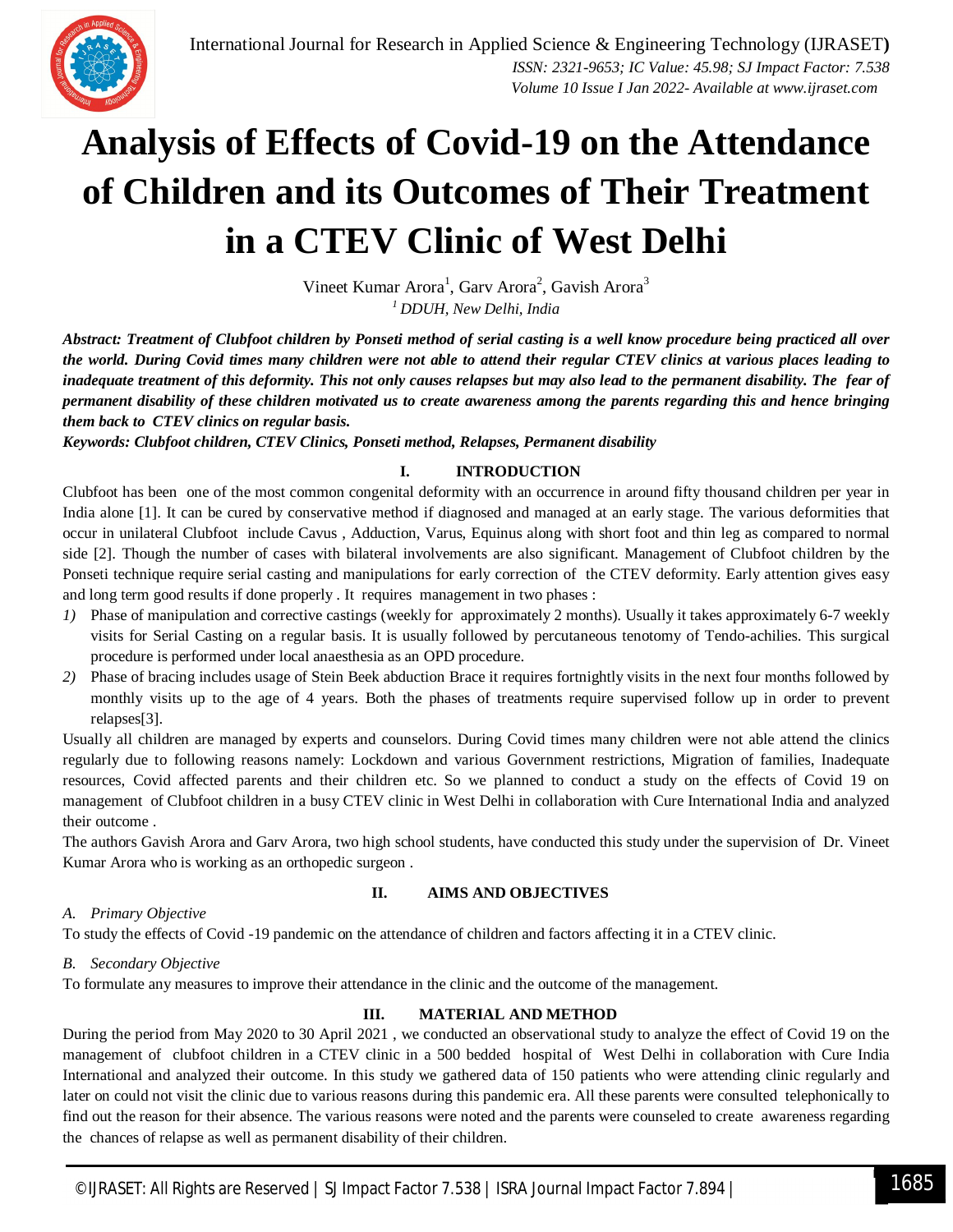

#### International Journal for Research in Applied Science & Engineering Technology (IJRASET**)**

 *ISSN: 2321-9653; IC Value: 45.98; SJ Impact Factor: 7.538 Volume 10 Issue I Jan 2022- Available at www.ijraset.com*

The various reasons suggested and enumerated as:

- *1)* Lockdown and containment zones in various cities
- *2)* Inadequate resources to visit the hospitals .
- *3)* Many unwilling to visit hospital in order to avoid exposure to Covid
- *4)* Medical teams have diverted duties and thus non Covid cases were not given priority in various hospitals.
- *5)* Shortage of staff and manpower at the hospital
- *6)* Many patients and/or their children were affected by Covid.
- *7)* Many children lost their family members during pandemic.

#### **IV. WHAT WE DID? (OUR ROLE)**

- *1)* We gathered data from the counselors at the clinic and assisted them to connect with the parents of Clubfoot children.
- *2)* Tried to understand their problems, plight and situation.
- *3)* Tried to find any solution for them and coordinated between the counselors and the patients.
- *4)* Convinced the parents to attend the clinic whenever possible
- *5)* During the period when they were not able to attend the clinics, we taught them manipulation of feet to improve deformity through video calls .
- *6)* Tried to provide braces to Clubfoot children who needed to change theirs.
- *7)* Collected and analyzed the data of the children who were approached out of the total registered.
- *a)* How many responded to calls from counselors
- *b)* How many patients attended clinics after counseling
- *c)* What is the success rate
- *d)* What is the feedback from parents, and counselors of Cure International India.

#### **V. OBSERVATIONS AND RESULTS**

The various factors were divided into two main categories patient factors and social factors.

#### Table I FACTORS AFFECTING

| <b>Patient Factors</b>                                                                                                                                                                                                                                                                                                                                  | <b>Social Factors</b>                                                                                                                                                                                                                            |
|---------------------------------------------------------------------------------------------------------------------------------------------------------------------------------------------------------------------------------------------------------------------------------------------------------------------------------------------------------|--------------------------------------------------------------------------------------------------------------------------------------------------------------------------------------------------------------------------------------------------|
| Lack of resources to visit the hospitals including finance and<br>transportation<br>Many patients were themselves affected by Covid.<br>Majority were unwilling to attend clinic to avoid exposure to<br>Covid<br>Migration to their native places<br>Unaware of complications of inadequate treatments including<br>relapses and permanent disability. | Lockdown and other government restrictions in various cities<br>Medical teams have been diverted to duties in essential areas<br>$\bullet$<br>and as other departments were not given priority<br>Shortage of staff and manpower in the hospital |

The two types of factors affecting the management of clubfoot children included Social and Patient factors. In our study we realized most of the parents were unaware of complications of not attending the clubfoot clinic regularly. So as a team in association with Cure International India, the parents of all the patients were contacted.

Table II NUMBER OF PATIENTS

| No. of children involved in survey :                                    | l 50   |
|-------------------------------------------------------------------------|--------|
| No. of children visiting during lockdown:                               |        |
| No. of children already visiting after lockdown (before counseling):    | 20     |
| No. of Parents consulted:                                               | 150.   |
| No. of children visiting after lockdown(after counseling):              | 120    |
| No. of children not visiting even after counseling (lost to follow-up): | 30     |
| Success rate:                                                           | 66.67% |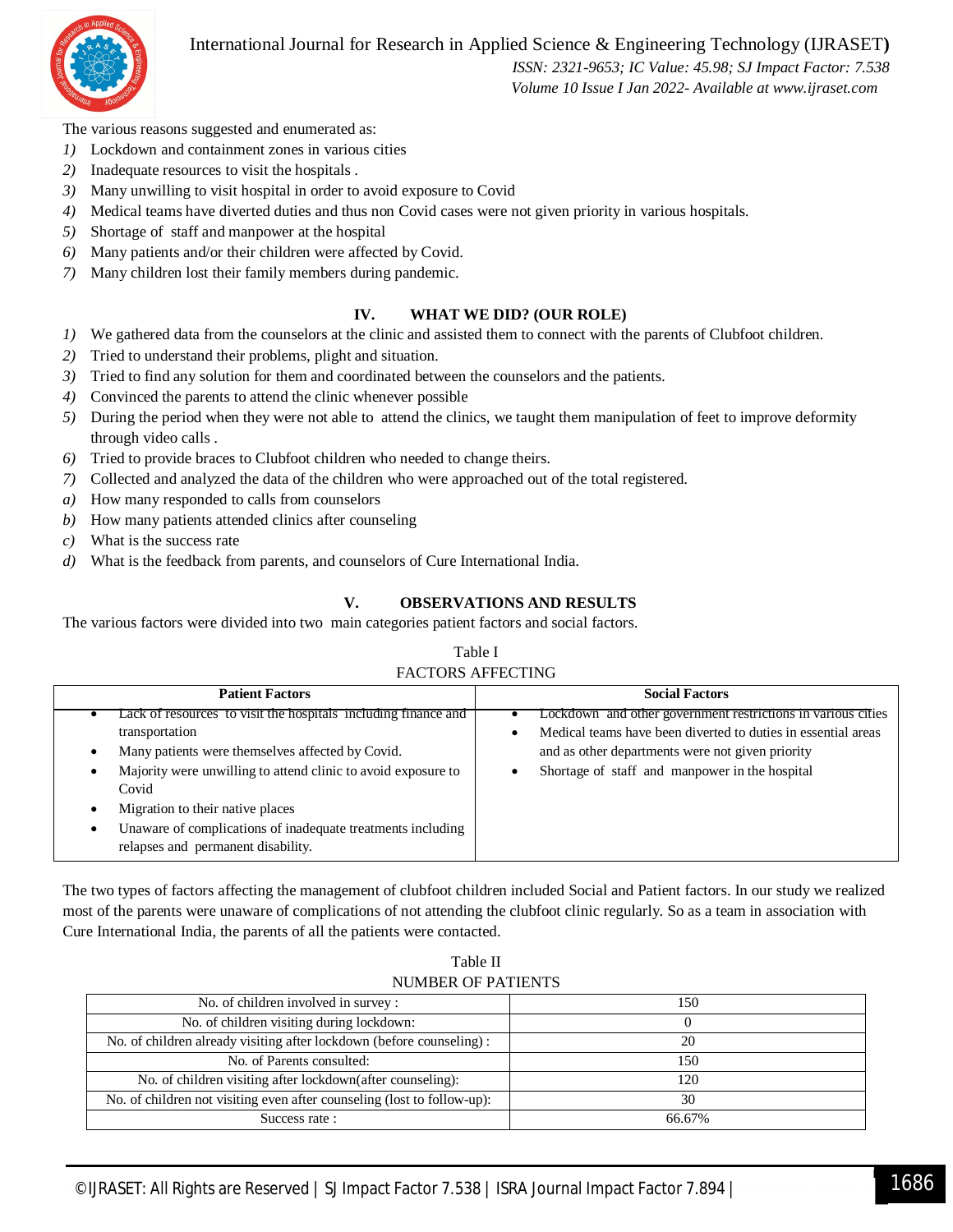

International Journal for Research in Applied Science & Engineering Technology (IJRASET**)**  *ISSN: 2321-9653; IC Value: 45.98; SJ Impact Factor: 7.538 Volume 10 Issue I Jan 2022- Available at www.ijraset.com*



Fig 1 Clubfoot children visits



Fig 2 Percentage Wise Reasons for Not Attending Clinic (Patient Factors)



Fig 3. Number of Children Attending Clinic after Counseling and Motivation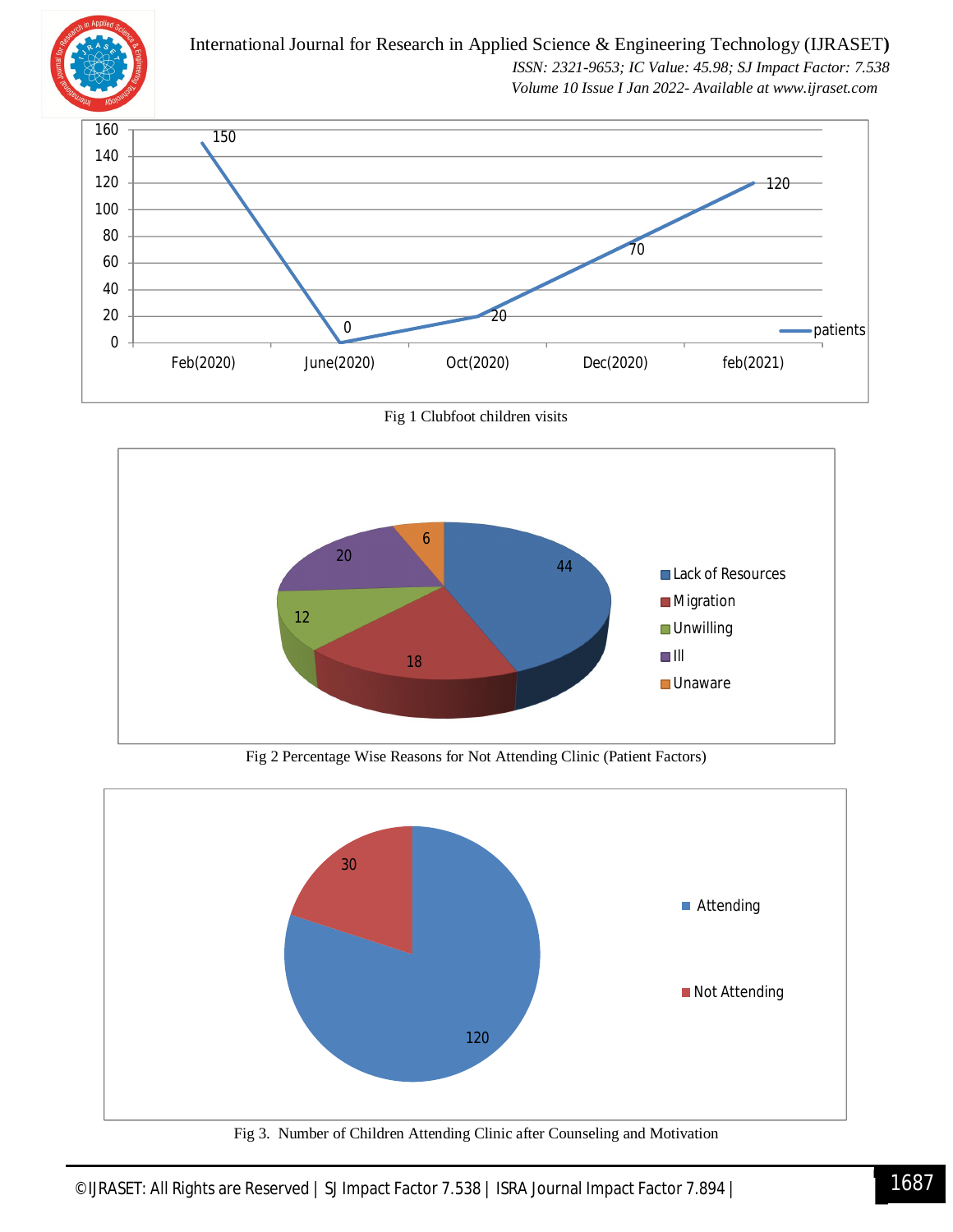

International Journal for Research in Applied Science & Engineering Technology (IJRASET**)**

 *ISSN: 2321-9653; IC Value: 45.98; SJ Impact Factor: 7.538 Volume 10 Issue I Jan 2022- Available at www.ijraset.com*



Fig 4. Attending CTEV clinic with Clubfoot children



Fig 5. Working on braces for Clubfoot children



Fig 6. Working on braces for Clubfoot Children

#### **VI. SUMMARY**

- *A.* A unique, prospective analytical study was conducted for 1 year from May 2020 to April 2021in a CTEV Clinic of a Public sector hospital in Delhi.
- *B.* The primary aim of the study was study the effects of Covid -19 pandemic on the attendance of children and its outcomes on treatment in CTEV clinic.
- *C.* The parents of almost 150 children were contacted telephonically and counseled to attend the clinic regularly.
- *D.* Only 20 children were attending clinic before counseling .
- *E.* With the help of counselors we could motivate 100 more children to join back the clinic
- *F.* The various factors responsible for their inability include: Lockdown and various Government restrictions, Migration of families, lack of resources, Covid affected parents and children etc.
- *G.* The success rate of our study was 66.67%.

#### **VII. CONCLUSION**

Our study was a short term prospective analytical study. We recommend a long term follow up with a larger number of children in order to have more conclusive results.

#### **VIII. ACKNOWLEDGEMENT**

We are thankful to Cure International India whose team has helped us in contacting patients and conducting this study in their CTEV clinic. We would like to express our sincere gratitude to them.

#### **REFERENCES**

- [1] The Ponseti method of Clubfoot management.A manual for health care professionals working to end clubfoot diability in India.
- [2] Ponseti IV. Treatment of congential clubfoot. JBone Joint Surg Am.1992:74(3):448454.
- [3] Ponseti IV. The treatment of congential clubfoot. J Orthop Sports Phys Ther. 1994;20(1):1.